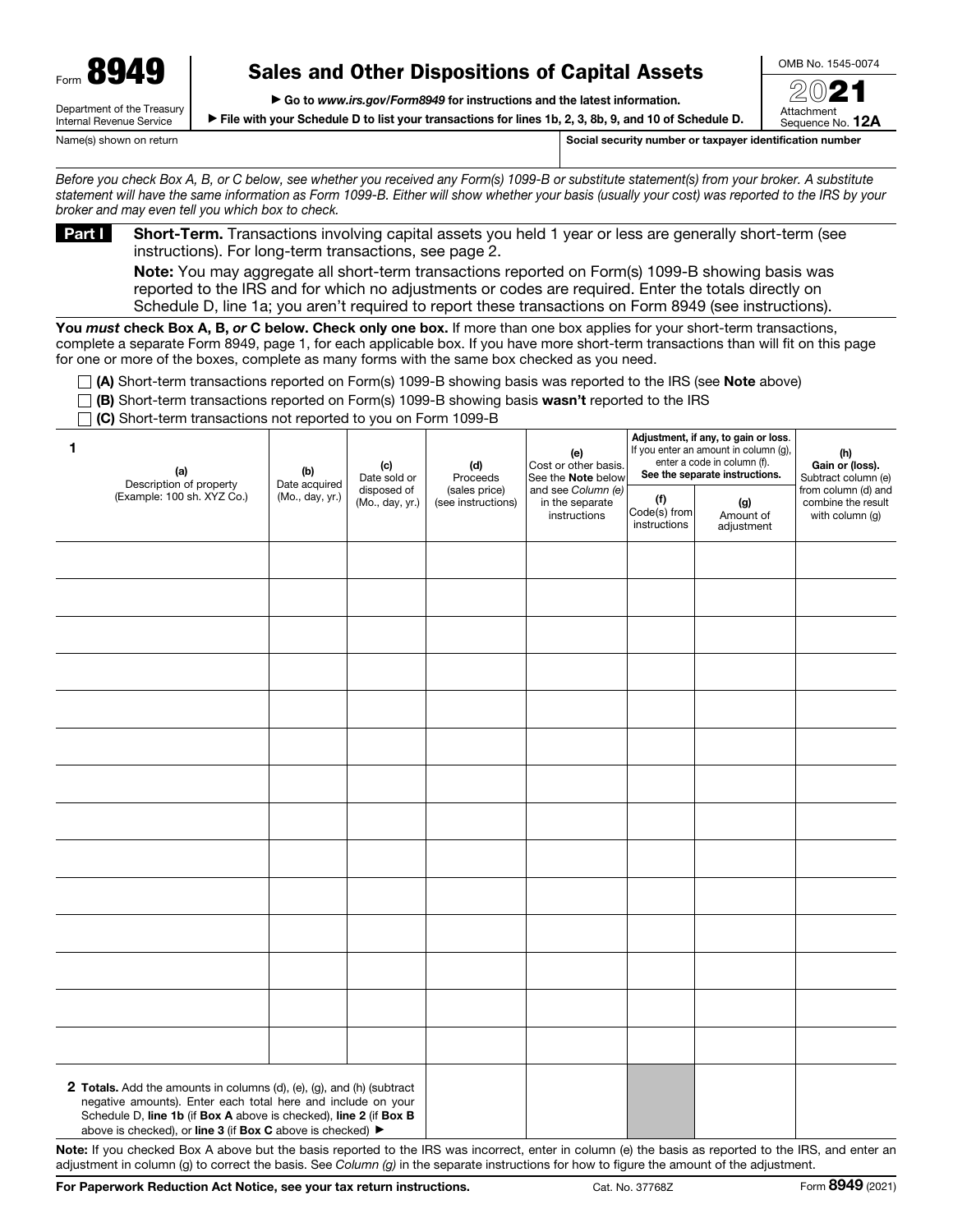Name(s) shown on return. Name and SSN or taxpayer identification no. not required if shown on other side Social security number or taxpayer identification number

*Before you check Box D, E, or F below, see whether you received any Form(s) 1099-B or substitute statement(s) from your broker. A substitute statement will have the same information as Form 1099-B. Either will show whether your basis (usually your cost) was reported to the IRS by your broker and may even tell you which box to check.*

Part II Long-Term. Transactions involving capital assets you held more than 1 year are generally long-term (see instructions). For short-term transactions, see page 1.

Note: You may aggregate all long-term transactions reported on Form(s) 1099-B showing basis was reported to the IRS and for which no adjustments or codes are required. Enter the totals directly on Schedule D, line 8a; you aren't required to report these transactions on Form 8949 (see instructions).

You *must* check Box D, E, or F below. Check only one box. If more than one box applies for your long-term transactions, complete a separate Form 8949, page 2, for each applicable box. If you have more long-term transactions than will fit on this page for one or more of the boxes, complete as many forms with the same box checked as you need.

 $\Box$  (D) Long-term transactions reported on Form(s) 1099-B showing basis was reported to the IRS (see Note above)

 $\Box$  (E) Long-term transactions reported on Form(s) 1099-B showing basis wasn't reported to the IRS

 $\Box$  (F) Long-term transactions not reported to you on Form 1099-B

| 1<br>(a)<br>Description of property                                                                                                                                                                                                                                       | (b)<br>Date acquired                              | (e)<br>(c)<br>(d)<br>Date sold or<br>Proceeds |                                                       | Cost or other basis.<br>See the <b>Note</b> below | Adjustment, if any, to gain or loss.<br>If you enter an amount in column (g),<br>enter a code in column (f).<br>See the separate instructions. | (h)<br>Gain or (loss).<br>Subtract column (e)                |  |
|---------------------------------------------------------------------------------------------------------------------------------------------------------------------------------------------------------------------------------------------------------------------------|---------------------------------------------------|-----------------------------------------------|-------------------------------------------------------|---------------------------------------------------|------------------------------------------------------------------------------------------------------------------------------------------------|--------------------------------------------------------------|--|
| (Example: 100 sh. XYZ Co.)                                                                                                                                                                                                                                                | disposed of<br>(Mo., day, yr.)<br>(Mo., day, yr.) | (sales price)<br>(see instructions)           | and see Column (e)<br>in the separate<br>instructions | (f)<br>Code(s) from<br>instructions               | (g)<br>Amount of<br>adjustment                                                                                                                 | from column (d) and<br>combine the result<br>with column (g) |  |
|                                                                                                                                                                                                                                                                           |                                                   |                                               |                                                       |                                                   |                                                                                                                                                |                                                              |  |
|                                                                                                                                                                                                                                                                           |                                                   |                                               |                                                       |                                                   |                                                                                                                                                |                                                              |  |
|                                                                                                                                                                                                                                                                           |                                                   |                                               |                                                       |                                                   |                                                                                                                                                |                                                              |  |
|                                                                                                                                                                                                                                                                           |                                                   |                                               |                                                       |                                                   |                                                                                                                                                |                                                              |  |
|                                                                                                                                                                                                                                                                           |                                                   |                                               |                                                       |                                                   |                                                                                                                                                |                                                              |  |
|                                                                                                                                                                                                                                                                           |                                                   |                                               |                                                       |                                                   |                                                                                                                                                |                                                              |  |
|                                                                                                                                                                                                                                                                           |                                                   |                                               |                                                       |                                                   |                                                                                                                                                |                                                              |  |
|                                                                                                                                                                                                                                                                           |                                                   |                                               |                                                       |                                                   |                                                                                                                                                |                                                              |  |
|                                                                                                                                                                                                                                                                           |                                                   |                                               |                                                       |                                                   |                                                                                                                                                |                                                              |  |
|                                                                                                                                                                                                                                                                           |                                                   |                                               |                                                       |                                                   |                                                                                                                                                |                                                              |  |
|                                                                                                                                                                                                                                                                           |                                                   |                                               |                                                       |                                                   |                                                                                                                                                |                                                              |  |
|                                                                                                                                                                                                                                                                           |                                                   |                                               |                                                       |                                                   |                                                                                                                                                |                                                              |  |
|                                                                                                                                                                                                                                                                           |                                                   |                                               |                                                       |                                                   |                                                                                                                                                |                                                              |  |
|                                                                                                                                                                                                                                                                           |                                                   |                                               |                                                       |                                                   |                                                                                                                                                |                                                              |  |
| 2 Totals. Add the amounts in columns (d), (e), (g), and (h) (subtract<br>negative amounts). Enter each total here and include on your<br>Schedule D, line 8b (if Box D above is checked), line 9 (if Box E<br>above is checked), or line 10 (if Box F above is checked) ▶ |                                                   |                                               |                                                       |                                                   |                                                                                                                                                |                                                              |  |

Note: If you checked Box D above but the basis reported to the IRS was incorrect, enter in column (e) the basis as reported to the IRS, and enter an adjustment in column (g) to correct the basis. See *Column (g)* in the separate instructions for how to figure the amount of the adjustment.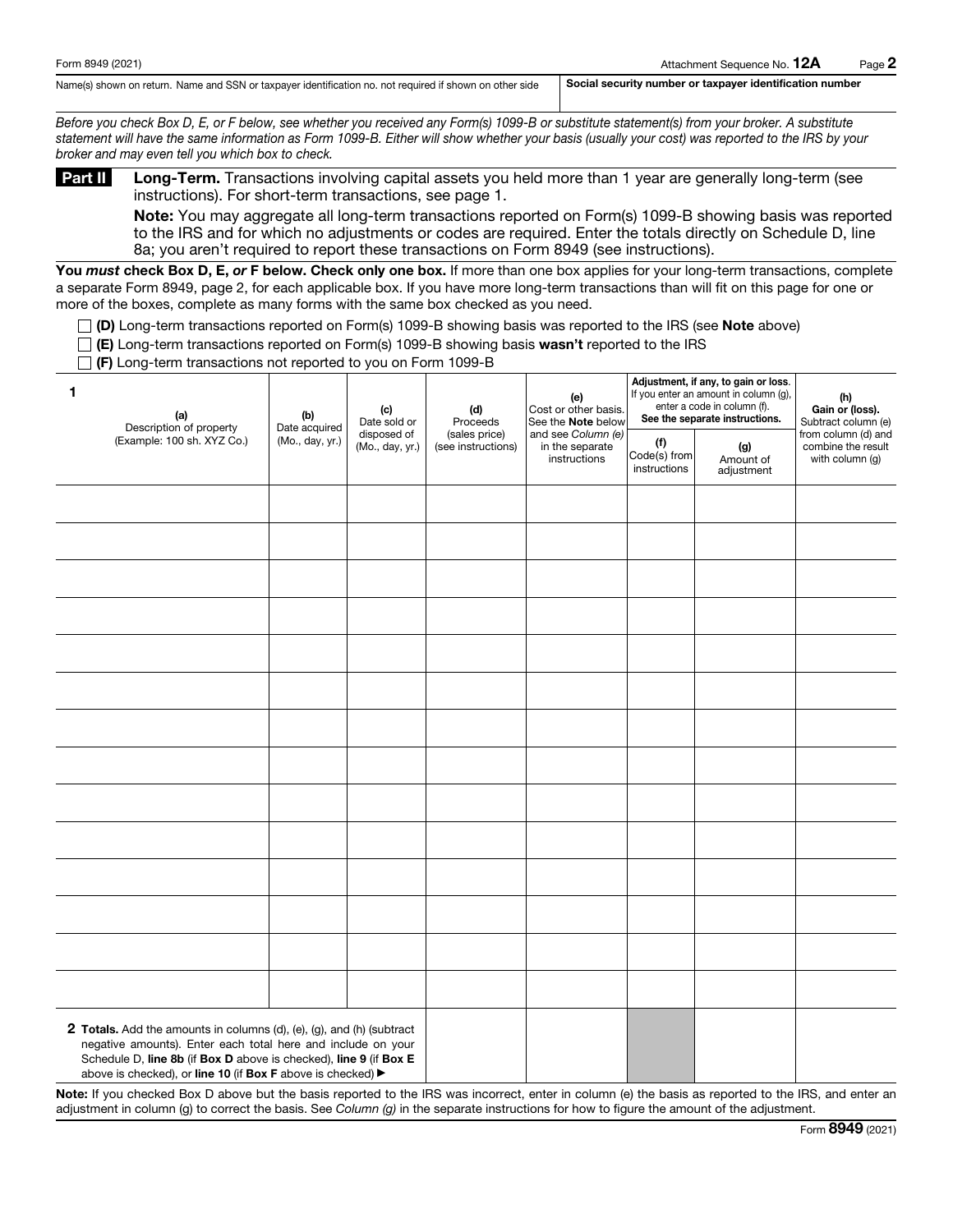# 2021 **Instructions for Form 8949**



# Sales and Other Dispositions of Capital Assets

Section references are to the Internal Revenue Code unless otherwise noted.

# **Future Developments**

For the latest information about developments related to Form 8949 and its instructions, such as legislation enacted after they were published, go to *[IRS.gov/Form8949](https://www.irs.gov/form8949)*.

# **What's New**

**Section 1061 reporting.** Section 1061 recharacterizes certain long-term capital gains of a partner that holds one or more applicable partnership interests as short-term capital gains. An applicable partnership interest is an interest in a partnership that is transferred to or held by a taxpayer, directly or indirectly in connection with the performance of substantial services by the taxpayer or any other related person, in an applicable trade or business. See *[Section 1061](https://www.irs.gov/businesses/partnerships/section-1061-reporting-guidance-faqs) [Reporting Guidance FAQs](https://www.irs.gov/businesses/partnerships/section-1061-reporting-guidance-faqs)* for reporting of section 1061 recharacterization amounts on the Form 8949.

# **General Instructions**

File Form 8949 with the Schedule D for the return you are filing. This includes Schedule D of Forms 1040, 1040-SR, 1041, 1065, 8865, 1120, 1120-S, 1120-C, 1120-F, 1120-FSC, 1120-H, 1120-IC-DISC, 1120-L, 1120-ND, 1120-PC, 1120-POL, 1120-REIT, 1120-RIC, and 1120-SF; and certain Forms 990-T.

Complete Form 8949 before you complete line 1b, 2, 3, 8b, 9, or 10 of Schedule D.

# **Purpose of Form**

Use Form 8949 to report sales and exchanges of capital assets. Form 8949 allows you and the IRS to reconcile amounts that were reported to you and the IRS on Forms 1099-B or 1099-S (or substitute statements) with the amounts you report on your return. If you receive Forms 1099-B or 1099-S (or substitute statements), always report the proceeds (sales price) shown on the form (or statement) in column (d) of Form 8949. If Form 1099-B (or substitute statement) shows that the cost or other basis was reported to the IRS, always report the basis shown on that form (or statement) in column (e). If any correction or adjustment to these amounts is needed, make it in column (g). See *How To Complete Form* 

*8949, Columns (f) and (g)*, later, for details about these adjustments.

If all Forms 1099-B (or all substitute statements) you received show basis was reported to the IRS and no correction or adjustment is needed, you may not need to file Form 8949. See *Exception 1* under the instructions for line 1, later.

If you received a Schedule A to Form 8971 for property and Part 2, column C, of the Schedule A indicates that the property increased the estate tax liability, you will be required to report a basis consistent with the final estate tax value of the property reported in Part 2, column E, of the schedule. See *Schedule A to Form 8971—Consistent basis reporting* under *Column (e)—Cost or Other Basis*, later, for more information on consistent basis reporting and the amount you will report on Form 8949.

**Individuals.** Individuals use Form 8949 to report the following.

• The sale or exchange of a capital asset not reported on another form or schedule.

• Gains from involuntary conversions (other than from casualty or theft) of capital assets not used in your trade or business.

- Nonbusiness bad debts.
- Worthlessness of a security.

• The election to defer capital gain invested in a qualified opportunity fund (QOF).

• The disposition of interests in QOFs.

If you are filing a joint return, complete as many copies of Form 8949 as you need to report all of your and your spouse's transactions. You and your spouse may list your transactions on separate forms or you may combine them. However, you must include on your Schedule D the totals from all Forms 8949 for both you and your spouse.

#### **Corporations and partnerships.**

Corporations and partnerships use Form 8949 to report the following.

• The sale or exchange of a capital asset not reported on another form or schedule.

• Sale of stock of a specified 10%-owned foreign corporation, adjusted for the dividends-received deduction under section 245A, but only if the sale would otherwise generate a loss.

- Nonbusiness bad debts.
- Undistributed long-term capital gains from Form 2439.
- Worthlessness of a security.

• The election to defer capital gain invested in a QOF.

• The disposition of interests in QOFs.

Corporations also use Form 8949 to report their share of gain (or loss) from a partnership, estate, or trust.

For corporations and partnerships meeting certain criteria, an exception to some of the normal requirements for completing Form 8949 has been provided. See *Special provision for certain corporations, partnerships, securities dealers, and other qualified entities* under the instructions for line 1, later.

**Estates and trusts.** Estates and trusts use Form 8949 to report the following.

- The sale or exchange of a capital asset not reported on another form or schedule.
- Nonbusiness bad debts.
- Worthlessness of a security.
- The election to defer capital gain invested in a QOF.
- The disposition of interests in QOFs.

**Schedule D.** Use Schedule D for the following purposes.

• To figure the overall gain (or loss) from transactions reported on Form 8949.

• To report a gain from Form 6252 or Part I of Form 4797.

• To report a gain (or loss) from Form 4684, 6781, or 8824.

• To report capital gain distributions not reported directly on Form 1040 or 1040-SR, line 7 (or effectively connected capital gain distributions not reported directly on Form 1040-NR, line 7).

• To report a capital loss carryover from the previous tax year to the current tax year.

• To report your share of a gain (or loss) from a partnership, S corporation, estate, or trust. (However, corporations report this type of gain (or loss) on Form 8949.)

• To report certain transactions you don't have to report on Form 8949, such as transactions reported to you on a Form 1099-B (or substitute statement) showing basis was reported to the IRS and for which you have no adjustments, as explained under *Exception 1*, later.

Individuals, estates, and trusts also use Schedule D to report undistributed long-term capital gains from Form 2439.

**Additional information.** See the instructions for the Schedule D you are filing for detailed information about other topics, including the following.

• Other forms you may have to file.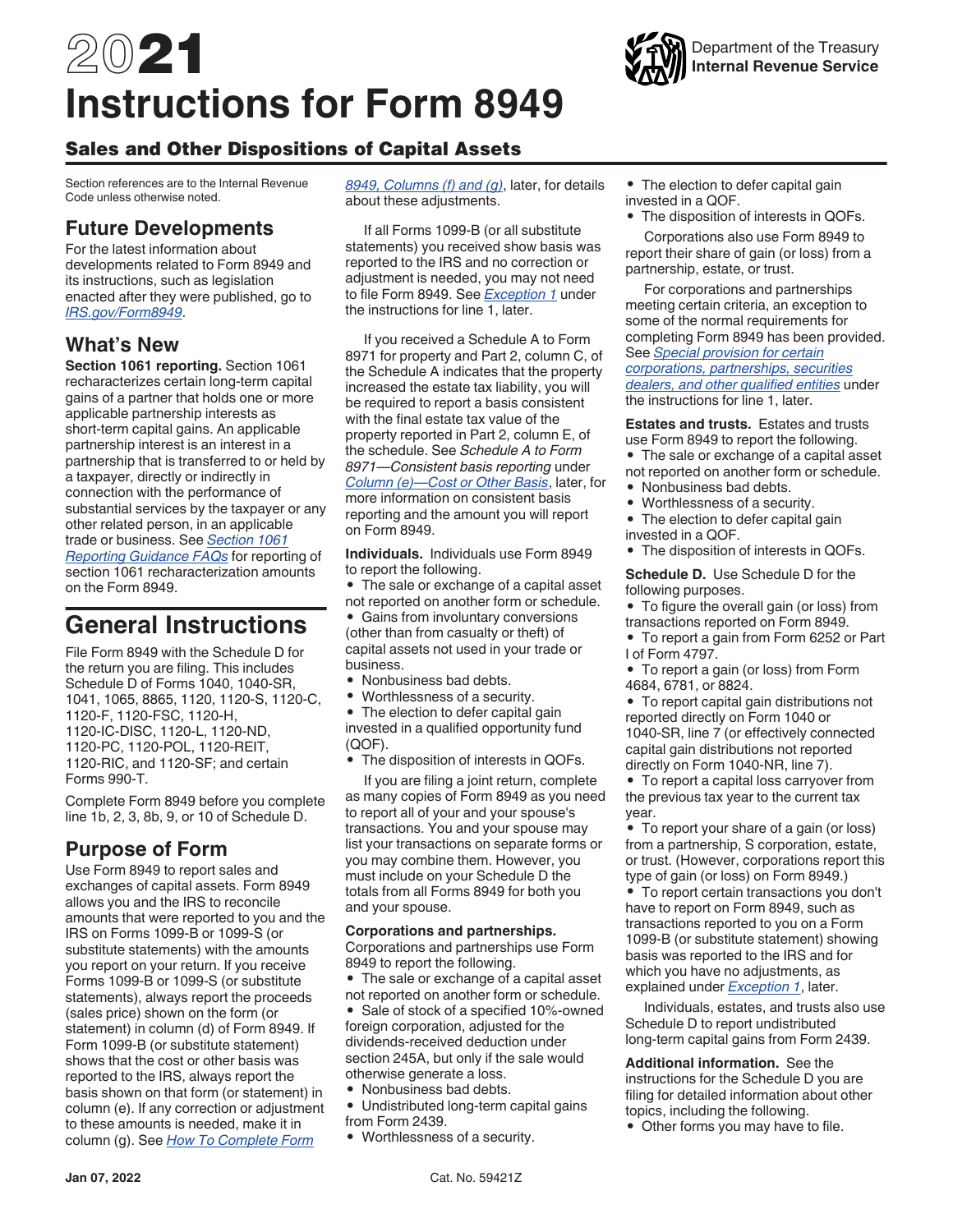• The definition of capital asset.

• Certain virtual currencies, such as Bitcoin. Also, see the Instructions for Forms 1040 and 1040-SR and *[IRS.gov/](https://www.irs.gov/virtualcurrencyfaqs) [VirtualCurrencyFAQs](https://www.irs.gov/virtualcurrencyfaqs)*.

• Reporting capital gain distributions, undistributed capital gains, the sale of a main home, the sale of capital assets held for personal use, or the sale of a partnership interest.

• Capital losses, nondeductible losses, and losses from wash sales.

- Traders in securities.
- Short sales.
- Gain or loss from options.
- Installment sales.

• Demutualization of life insurance companies.

• Exclusion or rollover of gain from the sale of qualified small business (QSB) stock.

• Any other rollover of gain.

• Exclusion of gain from the sale or exchange of DC Zone assets or qualified community assets.

• Deferral of gain invested in a QOF.

• Certain other items that get special treatment.

• Special reporting rules for corporations, partnerships, estates, and trusts in certain situations.

For more information about reporting on Forms 6252, 4797, 4684, 6781, and 8824, see the instructions for those forms. See Pub. 544 and Pub. 550 for more details.

#### **Basis and Recordkeeping**

Basis is the amount of your investment in property for tax purposes. The basis of property you buy is usually its cost. You need to know your basis to figure any gain (or loss) on the sale or other disposition of the property. You must keep accurate records that show the basis and, if applicable, adjusted basis of your property. Your records should show the purchase price, including commissions; increases to basis, such as the cost of improvements; and decreases to basis, such as depreciation, nondividend distributions on stock, and stock splits.

For more information on basis, see *Column (e)—Cost or Other Basis*, later, and these publications.

• Pub. 550, Investment Income and Expenses.

• Pub. 551, Basis of Assets.

If you lost or didn't keep records to determine your basis in securities, contact your broker for help. If you receive a Form 1099-B (or substitute statement), your broker may have reported your basis for these securities in box 1e.

The IRS partners with companies that offer Form 8949 software that can import trades from many brokerage firms and accounting software that can help you keep track of your adjusted basis in securities. To find out more, go to *[IRS.gov/Efile](https://www.irs.gov/efile)*.

## **Short-Term or Long-Term**

Separate your capital gains and losses according to how long you held or owned the property.

The holding period for short-term capital gains and losses is generally 1 year or less. Certain partnership interests held in connection with the performance of services may be subject to different holding period rules. See the Schedule D instructions for more information. Report these transactions on Part I of Form 8949 (or line 1a of Schedule D if you can use *Exception 1* under the instructions for Form 8949, line 1, later).

The holding period for long-term capital gains and losses is generally more than 1 year. Certain partnership interests held in connection with the performance of services may be subject to different holding period rules. See the Schedule D instructions for more information. Report these transactions on Part II of Form 8949 (or line 8a of Schedule D if you can use *Exception 1* under the instructions for Form 8949, line 1, later).

To figure the holding period, begin counting on the day after you received the property and include the day you disposed of it.

Generally, if you disposed of property that you acquired by inheritance, report the disposition as a long-term gain (or loss) regardless of how long you held the property.

A nonbusiness bad debt must be treated as a short-term capital loss. See Pub. 550 for what qualifies as a nonbusiness bad debt and how to enter it on Part I of Form 8949.

**Form 1099-B.** If you received a Form 1099-B (or substitute statement) for a transaction, box 2 may help you determine whether your gain (or loss) is short term or long term or subject to special rules. If box 2 is blank and code X is in the "Applicable checkbox on Form 8949" box near the top of Form 1099-B, your broker doesn't know whether your gain (or loss) is short term or long term. Use your own records to determine whether your gain (or loss) is short term or long term.

#### **Corporation's Gains and Losses From Partnerships, Estates, or Trusts**

Report a corporation's share of capital gains and losses from investments in

partnerships, estates, or trusts on the appropriate part of Form 8949. Report a net short-term capital gain (or loss) on Part I (with box C checked) and a net long-term capital gain (or loss) on Part II (with box F checked). In column (a), enter "From Schedule K-1 (Form 1065)" or "From Schedule K-1 (Form 1041)," whichever applies; enter the gain (or loss) in column (h); and leave all other columns blank.

If more than one Schedule K-1 is received, report each on a separate row. Include additional identifying information, such as "Partnership X."

#### **Virtual Currency**

Virtual currency is a digital representation of value, other than a representation of the U.S. dollar or a foreign currency, that functions as a medium of exchange, a unit of account, or a store of value. Virtual currency is treated as property and general tax principles that apply to property transactions apply to transactions using virtual currency, including how to figure your holding period for short-term and long-term capital gains and losses explained earlier under Short-Term or Long-Term. For more information on the tax treatment of virtual currency, see IRS Notice 2014-21, Rev. Rul. 2019-24, and *[IRS.gov/VirtualCurrencyFAQs](https://www.irs.gov/virtualcurrencyfaqs)*. For more information on the tax treatment of property transactions and on short-term and long-term capital gains and losses, see Pub. 544.

#### **Rounding Off to Whole Dollars**

You can round off cents to whole dollars on Form 8949. If you do round to whole dollars, round all amounts. To round, drop cent amounts under 50 cents and increase cent amounts over 49 cents to the next dollar. For example, \$1.49 becomes \$1 and \$1.50 becomes \$2.

# **Specific Instructions**

Report short-term gains and losses on Part I. Report long-term gains and losses on Part II.

# **Line 1**

Enter all sales and exchanges of capital assets, including stocks, bonds, and real estate (if not reported on line 1a or 8a of Schedule D or on Form 4684, 4797, 6252, 6781, or 8824). Include these transactions even if you didn't receive a Form 1099-B or 1099-S (or substitute statement) for the transaction. However, if the property you sold was your main home, see *Sale of Your Home* in the Instructions for Schedule D (Form 1040).

Enter all losses from the disposition of a portion of a MACRS asset not used in a trade or business but held for investment or for use in a not-for-profit activity. If you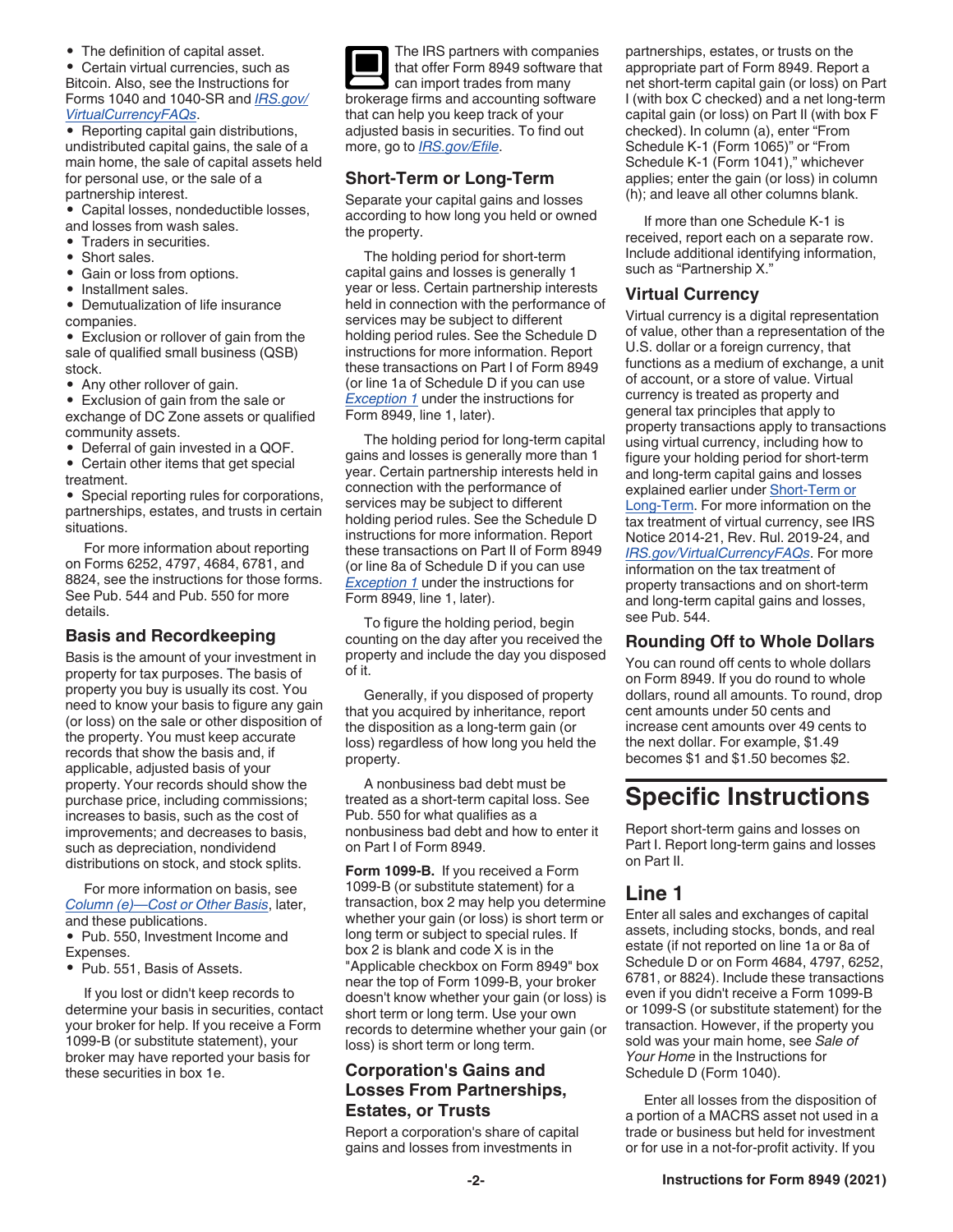have a gain from the partial disposition of a MACRS asset, see *Disposition of Depreciable Property Not Used in Trade or Business* in the Form 4797 instructions.

Enter the details of each transaction on a separate row (unless one of the *Exceptions to reporting each transaction on a separate row*, described later, applies to you).

**Part I.** Use a separate Part I for each type of short-term transaction described in the text for one of the boxes (A, B, or C) at the top of Part I. Include on each Part I only transactions described in the text for the box you check (A, B, or C). Check only one box on each Part I. For example, if you check box A in one Part I, include on that Part I only short-term transactions reported to you on a statement showing basis was reported to the IRS. Complete as many copies of Part I as you need to report all transactions of each type (A, B, or C).

If you are attaching multiple Forms 8949 to your return, attach the Form(s) 8949 that lists code "Z" in column (f) first.

If you received a Form 1099-B for a transaction, the "Applicable checkbox on Form 8949" box near the top of that form may help you determine which box to check on the Part I where you report that transaction. A substitute statement you get instead of Form 1099-B may also tell you which box to check.

**Box A.** Report on a Part I with box A checked all short-term transactions reported to you on Form 1099-B (or substitute statement) with an amount shown for cost or other basis **unless** the statement indicates that amount wasn't reported to the IRS. If your statement shows cost or other basis but indicates it wasn't reported to the IRS (for example, if box 3 of Form 1099-B isn't checked), see *Box B* below.

*If you don't need to make any adjustments to the basis or type of gain (or loss) reported to you on Form 1099-B (or substitute statement) or to your gain (or loss) for any transactions for which basis has been reported to the IRS (normally reported on Form 8949 with box A checked), you don't have to include those transactions on Form 8949. Instead, you can report summary information for those transactions directly on Schedule D. For more information, see* Exception 1*, later.* **TIP**

**Box B.** Report on a Part I with box B checked all short-term transactions reported to you on Form 1099-B (or substitute statement) without an amount shown for cost or other basis or showing that cost or other basis wasn't reported to the IRS. If your statement shows cost or other basis for the transaction was

reported to the IRS (for example, if box 3 of Form 1099-B is checked), see *Box A*  above.

**Box C.** Report on a Part I with box C checked all short-term transactions for which you can't check box A or B because you didn't receive a Form 1099-B (or substitute statement).

**Part II.** Use a separate Part II for each type of long-term transaction described in the text for one of the boxes (D, E, or F) at the top of Part II. Include on each Part II only transactions described in the text for the box you check (D, E, or F). Check only one box on each Part II. For example, if you check box D in one Part II, include on that Part II only long-term transactions reported to you on a statement showing basis was reported to the IRS. Complete as many copies of Part II as you need to report all transactions of each type (D, E, or F).

If you are attaching multiple Forms 8949 to your return, attach the Form(s) 8949 that lists code "Z" in column (f) first.

If you received a Form 1099-B for a transaction, the "Applicable checkbox on Form 8949" box near the top of that form may help you determine which box to check on the Part II where you report that transaction. A substitute statement you get instead of Form 1099-B may also tell you which box to check.

**Box D.** Report on a Part II with box D checked all long-term transactions reported to you on Form 1099-B (or substitute statement) with an amount shown for cost or other basis **unless** the statement indicates that amount wasn't reported to the IRS. If your statement shows cost or other basis but indicates it wasn't reported to the IRS (for example, if box 3 of Form 1099-B isn't checked), see *Box E* below.

*If you don't need to make any adjustments to the basis or type of gain (or loss) reported to you on Form 1099-B (or substitute statement) or to your gain (or loss) for any transactions for which basis has been reported to the IRS (normally reported on Form 8949 with box D checked), you don't have to include those transactions on Form 8949. Instead, you can report summary information for those transactions directly on Schedule D. For more information, see* Exception 1*, later.* **TIP**

**Box E.** Report on a Part II with box E checked all long-term transactions reported to you on Form 1099-B (or substitute statement) without an amount shown for cost or other basis or showing that cost or other basis wasn't reported to the IRS. If your statement shows cost or other basis for the transaction was reported to the IRS (for example, if box 3

of Form 1099-B is checked), see *Box D*  above.

**Box F.** Report on a Part II with box F checked all long-term transactions for which you can't check box D or E because you didn't receive a Form 1099-B (or substitute statement).

You don't need to complete and file an entire copy of Form 8949 (Parts I and II) if you can check a single box to describe all your transactions. In that case, complete and file either Part I or II and check the box that describes the transactions. Otherwise, complete a separate Part I or II for each category of your transactions, as described above.

Include on your Schedule D the totals from all your Parts I and II. Form 8949 and Schedule D explain how to do this.

**Exceptions to reporting each transaction on a separate row.** There are exceptions to the rule that you must report each of your transactions on a separate row of Part I or II. Any taxpayer who qualifies can use *Exception 1* or *Exception 2* below. Taxpayers who file Form 1120-S or Form 1065 and other qualified entities should see *Special provision for certain corporations, partnerships, securities dealers, and other qualified entities*, later.

**Exception 1.** Form 8949 isn't required for certain transactions. You may be able to aggregate those transactions and report them directly on either line 1a (for short-term transactions) or line 8a (for long-term transactions) of Schedule D. This option applies only to transactions (other than sales of collectibles) for which: • You received a Form 1099-B (or substitute statement) that shows basis was reported to the IRS and doesn't show any adjustments in box 1f or 1g;

• The Ordinary box in box 2 isn't checked;

• You don't need to make any adjustments to the basis or type of gain (or loss) reported on Form 1099-B (or substitute statement), or to your gain (or loss); and

• You aren't electing to defer income due to an investment in a QOF and aren't terminating deferral from an investment in a QOF.

If you choose to report these transactions directly on Schedule D, you don't need to include them on Form 8949 and don't need to attach a statement. For more information, see the Schedule D instructions.

If you qualify to use *Exception 1* and also qualify to use *Exception 2*, you can use both. Report the transactions that qualify for *Exception 1* directly on either line 1a or 8a of Schedule D, whichever applies. Report the rest of your transactions as explained in *Exception 2*.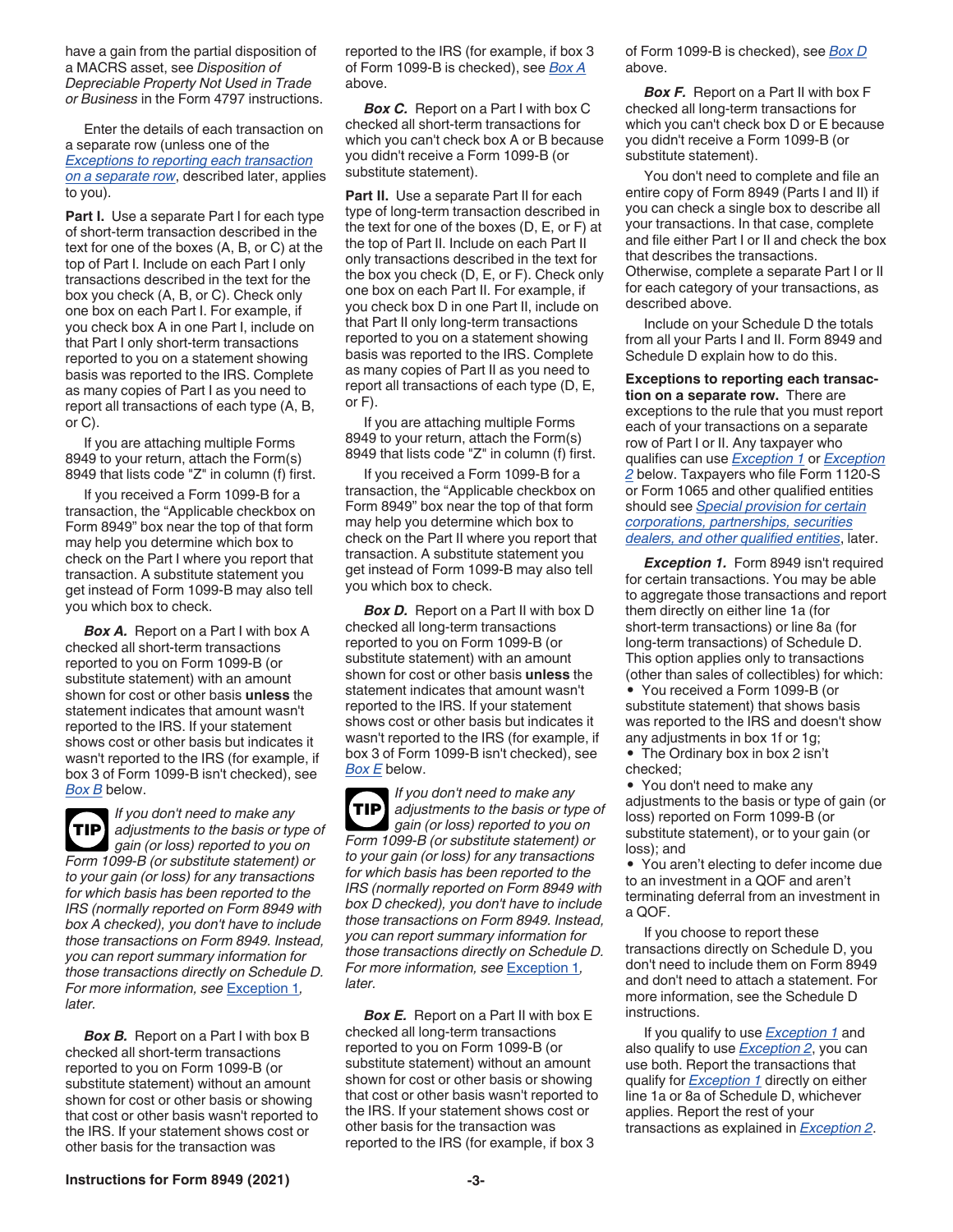*Exception 2.* Instead of reporting each of your transactions on a separate row of Part I or II, you can report them on an attached statement containing all the same information as Parts I and II and in a similar format (that is, description of property, dates of acquisition and disposition, proceeds, basis, adjustment and code(s), and gain (or loss). Use as many attached statements as you need. Enter the combined totals from all your attached statements on Parts I and II with the appropriate box checked.

For example, report on Part I with box B checked all short-term gains and losses from transactions your broker reported to you on a statement showing basis wasn't reported to the IRS. Enter the name of the broker followed by the words "see attached statement" in column (a). Leave columns (b) and (c) blank. Enter "M" in column (f). If other codes also apply, enter all of them in column (f). Enter the totals that apply in columns (d), (e), (g), and (h). If you have statements from more than one broker, report the totals from each broker on a separate row.

Don't enter "Available upon request" and summary totals in lieu of reporting the details of each transaction on Part I or II or attached statements.

*Exception 2 is not available for the election to defer eligible gain by election to defer eligible gain by investing in a QOF. Taxpayers who elect to defer eligible gain must report the details of each investment in a QOF on Form 8949 in the manner described under*  How To Report an Election To Defer Tax on Eligible Gain Invested in a QOF*, later.*

*Special provision for certain corporations, partnerships, securities dealers, and other qualified entities.*  This special provision applies to certain corporations, partnerships, securities dealers, and nonprofit organizations. Individual taxpayers aren't eligible except in rare circumstances.

You may enter summary totals instead of reporting the details of each transaction on a separate row of Part I or II or on attached statements if:

1. You file Form 1120-S, 1065, or are a taxpayer exempt from receiving Form 1099-B, such as a corporation or exempt organization, under Regulations section 1.6045-1(c)(3)(i)(B); and

2. You must report more than five transactions for that part.

If this provision applies to you, enter the summary totals on line 1. For short-term transactions, check box C at the top of Part I even if the summary totals include transactions described in the text for box A or B. For long-term transactions, check box F at the top of Part II even if the summary totals include transactions

described in the text for box D or E. Enter "Available upon request" in column (a). Leave columns (b) and (c) blank. Enter "M" in column (f). If other codes also apply, enter all of them in column (f). Enter the totals that apply in columns (d), (e), (g), and (h).

Don't use a separate row for the totals from each broker. Instead, enter the summary totals from all brokers on a single row of Part I (with box C checked) or Part II (with box F checked).

*This special provision is not available for the election to defer*  **CAUTION** eligible for the election to de *QOF. Taxpayers who elect to defer eligible gain must report the details of each investment in a QOF on Form 8949 in the manner described under* How To Report an Election To Defer Tax on Eligible Gain Invested in a QOF*, later.*

**E-file.** If you e-file your return but choose not to report each transaction on a separate row on the electronic return, you must either (a) include Form 8949 as a PDF attachment to your return, or (b) attach Form 8949 to Form 8453 (or the appropriate form in the Form 8453 series) and mail the forms to the IRS. (However, you can't attach a paper Form 8949 to Form 8453-FE.) You can attach one or more statements containing all the same information as Form 8949, instead of attaching Form 8949, if the statements are in a format similar to Form 8949.

However, this doesn't apply to transactions that qualify for *Exception 1* or the *Special provision for certain corporations, partnerships, securities dealers, and other qualified entities*, earlier. In those cases, neither an attachment, a statement, nor Form 8453 is required.

**Charitable gift annuity.** If you are the beneficiary of a charitable gift annuity and receive a Form 1099-R showing an amount in box 3, report the box 3 amount on a Part II with box F checked. Enter "Form 1099-R" in column (a). Enter the box 3 amount in column (d). Also, complete column (h).

**Form 2438.** Enter any net short-term capital gain from line 4 of Form 2438 on a Part I with box C checked. Enter "Net short-term capital gain from Form 2438, line 4" in column (a), enter the gain in column (h), and leave all other columns blank.

Enter any amount from line 12 of Form 2438 on a Part II with box F checked. Enter "Undistributed capital gains not designated (from Form 2438)" in column (a), enter the amount of the gain in column (h), and leave all other columns blank.

**Form 2439.** Corporations and partnerships report undistributed long-term capital gains from Form 2439 on a Part II with box F checked. Enter "From Form 2439" in column (a), enter the gain in column (h), and leave all other columns blank. Individuals report undistributed long-term capital gains from Form 2439 on line 11 of Schedule D (Form 1040). Estates and trusts report those amounts on line 11 of Schedule D (Form 1041).

**Contingent payment debt instruments.**  If you sell a taxable contingent payment debt instrument subject to the noncontingent bond method at a gain, your gain is ordinary income (interest income), even if you hold the debt instrument as a capital asset. If you sell a taxable contingent payment debt instrument subject to the noncontingent bond method at a loss, your loss is an ordinary loss to the extent of your prior original issue discount (OID) inclusions on the debt instrument. If the debt instrument is a capital asset, treat any loss that is more than your prior OID inclusions as a capital loss. See Regulations section 1.1275-4(b) for exceptions to these rules.

If you received a Form 1099-B (or substitute statement) reporting the sale of a taxable contingent payment debt instrument subject to the noncontingent bond method and the Ordinary box in box 2 is checked, an adjustment may be required. See the Worksheet for Contingent Payment Debt Instrument Adjustment in Column (g), later, to figure the adjustment to enter in column (g).

See Pub. 550 or Pub. 1212 for more details on any special rules or adjustments that might apply.

**Net asset value (NAV) method for money market funds.** If you have a capital gain (or loss) determined under the NAV method with respect to shares in a money market fund, enter the name of the fund followed by "(NAV)" in column (a) on a Part I with box C checked. Enter the net gain (or loss) in column (h). Leave all other columns blank. No long-term capital gain (or loss) can be entered under the NAV method.

#### **Nondividend distributions.**

Distributions from a corporation with respect to its stock that are a return of your cost (or other basis) aren't taxed until you recover your cost (or other basis), determined on a share-by-share basis. Reduce your cost (or other basis) in a share by the distributions allocable to such share. After you have recovered your entire cost (or other basis) in a share, any later nondividend distribution allocable to that share is taxable as a capital gain. Enter the name of the payer of any taxable nondividend distributions in column (a) on a Part I with box C checked or Part II with box F checked (depending on how long you held the stock). Enter the taxable part of the distribution in columns (d) and (h).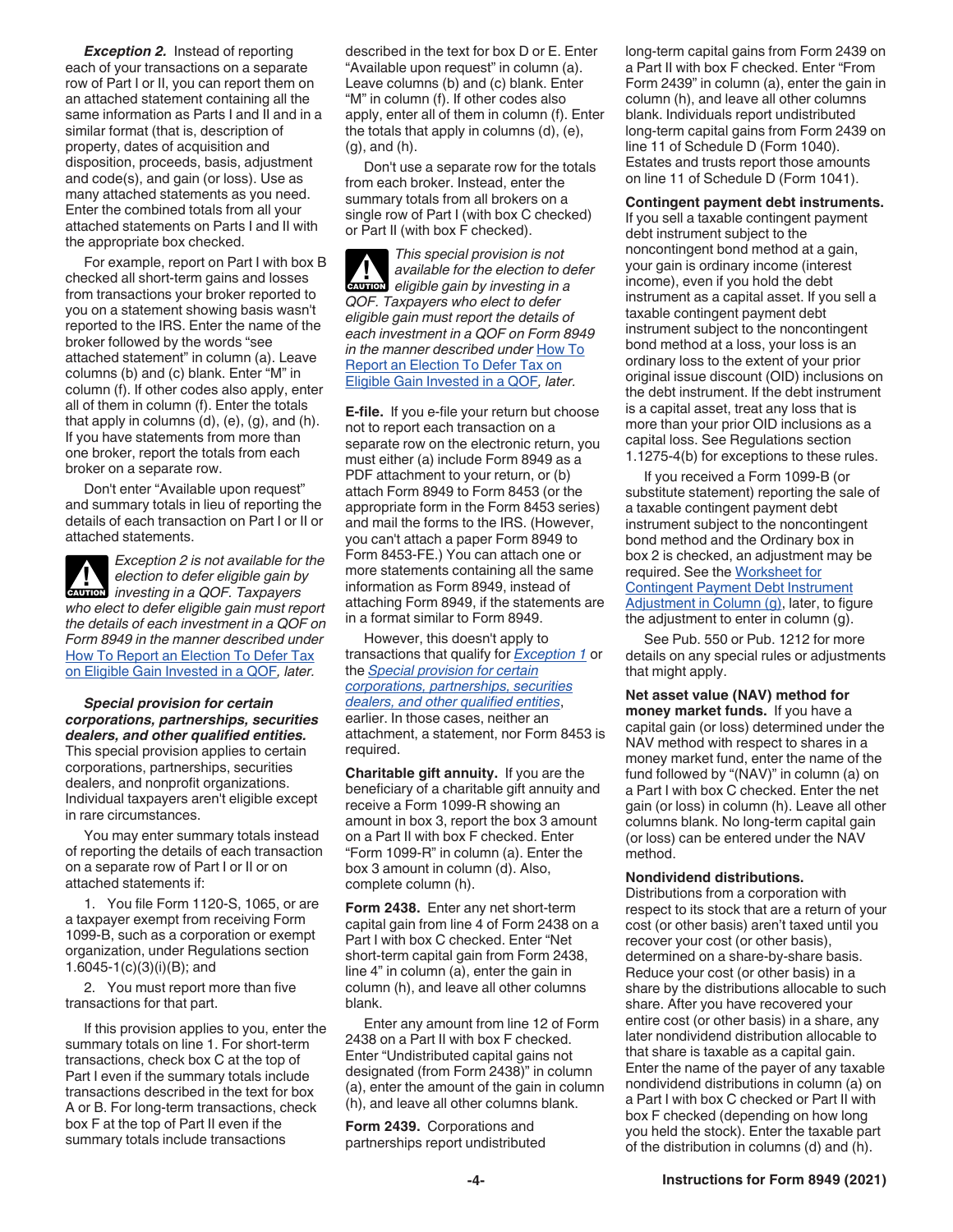Each payer of a nondividend distribution should send you a Form 1099-DIV showing the amount of the distribution in box 3.

**Dispositions of depreciable property not used in a trade or business.** Report on Form 8949 a loss from the sale or exchange of depreciable property not used in a trade or business but held for investment or for use in a not-for-profit activity. If you have a gain from the sale of such property, see *Disposition of Depreciable Property Not Used in Trade or Business* in the Form 4797 instructions.

**Other gains (or losses) where sales price or basis isn't known.** If you have another gain (or loss) for which you don't know the sales price or basis (such as a long-term capital gain from Form 8621), enter a description of the gain (or loss) in column (a) on a Part I with box C checked or Part II with box F checked (depending on how long you held the property). If you have a gain, enter it in columns (d) and (h). If you have a loss, enter it in columns (e) and (h). Complete any other columns you can.

#### **Column (a)—Description of Property**

For stock, include the number of shares. You can use stock ticker symbols or abbreviations to describe the property as long as they are based on the descriptions of the property as shown on Form 1099-B or 1099-S (or substitute statement).

For virtual currency, include the full name or an abbreviated symbol of the virtual currency and the exact amount of units sold or disposed of in the transaction, and include the sale transaction ID number, if available.

If you inherited the property from someone who died in 2010 and the executor of the estate made the election to file Form 8939, also enter "INH-2010" in column (a).

#### **Column (b)—Date Acquired**

Enter in this column the date you acquired the property. Enter the trade date for stocks and bonds you purchased on an exchange or over-the-counter market. For a short sale, enter the date you acquired the property delivered to the broker or lender to close the short sale. For property you previously elected to treat as having been sold and reacquired on January 1, 2001 (or January 2, 2001, for readily tradeable stock), enter the date of the deemed sale and reacquisition.

If you received a Form 1099-B (or substitute statement), box 1b may help you determine when you acquired the property.

**Inherited property.** Generally, if you disposed of property that you acquired by inheritance, report the sale or exchange on a Part II with the appropriate box checked (D, E, or F). Enter "INHERITED" in column (b).

**Stock acquired on various dates.** If you sold a block of stock (or similar property) that you acquired through several different purchases, you may report the sale on one row and enter "VARIOUS" in column (b). However, you still must report the short-term gain (or loss) on the sale on Part I and the long-term gain (or loss) on Part II.

#### **Column (c)—Date Sold or Disposed Of**

Enter in this column the date you sold or disposed of the property. Use the trade date for stocks and bonds traded on an exchange or over-the-counter market. For a short sale, enter the date you delivered the property to the broker or lender to close the short sale.

If you received a Form 1099-B (or substitute statement), box 1c may help you determine when you sold or disposed of the property.

#### **Column (d)—Proceeds (Sales Price)**

Follow the instructions below that apply to your transaction(s).

**You didn't receive a Form 1099-B or 1099-S (or substitute statement).** If you didn't receive a Form 1099-B or 1099-S (or substitute statement) for a transaction, enter in column (d) the net proceeds. The net proceeds equal the gross proceeds minus any selling expenses (such as broker's fees, commissions, and state and local transfer taxes). If you sold a call option and it was exercised, you adjust the sales price of the property sold under the option for any option premiums (as instructed in *Gain or Loss From Options* in the Instructions for Schedule D (Form 1040)).

**You received a Form 1099-B or 1099-S (or substitute statement).** If you received a Form 1099-B or 1099-S (or substitute statement) for a transaction, enter in column (d) the proceeds shown on the form or statement you received. If there are any selling expenses or option premiums that aren't reflected on the form or statement you received (by an adjustment to either the proceeds or basis shown), enter "E" in column (f) and the necessary adjustment in column (g). See the example under *Column (g) Adjustments to Gain (or Loss)*, later.

If the proceeds you received were more than shown on Form 1099-B or 1099-S (or substitute statement), enter the correct proceeds in column (d). This might happen if, for example, box 4 on Form 1099-S is checked.

You shouldn't have received a Form 1099-B (or substitute statement) for a transaction merely representing the return of your original investment in a nontransferable obligation, such as a savings bond or a certificate of deposit. But if you did, report the proceeds shown on Form 1099-B (or substitute statement) in both columns (d) and (e).

#### **Column (e)—Cost or Other Basis**

The basis of property you buy is usually its cost, including the purchase price and any costs of purchase, such as commissions. You may not be able to use the actual cost as the basis if you inherited the property, got it as a gift, or received it in a tax-free exchange or involuntary conversion or in connection with a "wash sale." If you don't use the actual cost, attach an explanation of your basis.

The basis of property acquired by gift is generally the basis of the property in the hands of the donor. The basis of inherited property is generally the fair market value at the date of death. See Pub. 551 for details.

If you sold property that you inherited from someone who died in 2010 and the executor made the election to file Form 8939, see Pub. 4895.

If you elected to recognize gain on property held on January 1, 2001, your basis in the property is its closing market price or fair market value, whichever applies, on the date of the deemed sale and reacquisition, whether the deemed sale resulted in a gain or an unallowed loss.

**Schedule A to Form 8971—Consistent basis reporting.** If you received a Schedule A to Form 8971 from an executor of an estate or other person required to file an estate tax return and you are a beneficiary who receives (or is to receive) property from that estate, you will be required to report a basis consistent with the final estate tax value of the property if Part 2, column C, of the Schedule A you received indicates that the property increased the estate tax liability of the decedent. In this case, first use an amount that is equal to or less than the final estate tax value listed in Part 2, column E, of the Schedule A. This amount is your initial basis in the property. You then adjust your initial basis in the property, as described under *Adjustments to basis*, later. The resulting amount is entered in column (e) of Form 8949.

*If you received a supplemental Schedule A to Form 8971, use the most recently dated supplemental Schedule A to determine your initial basis.* **TIP**

*Penalties for inconsistent basis reporting.* If you use an initial basis that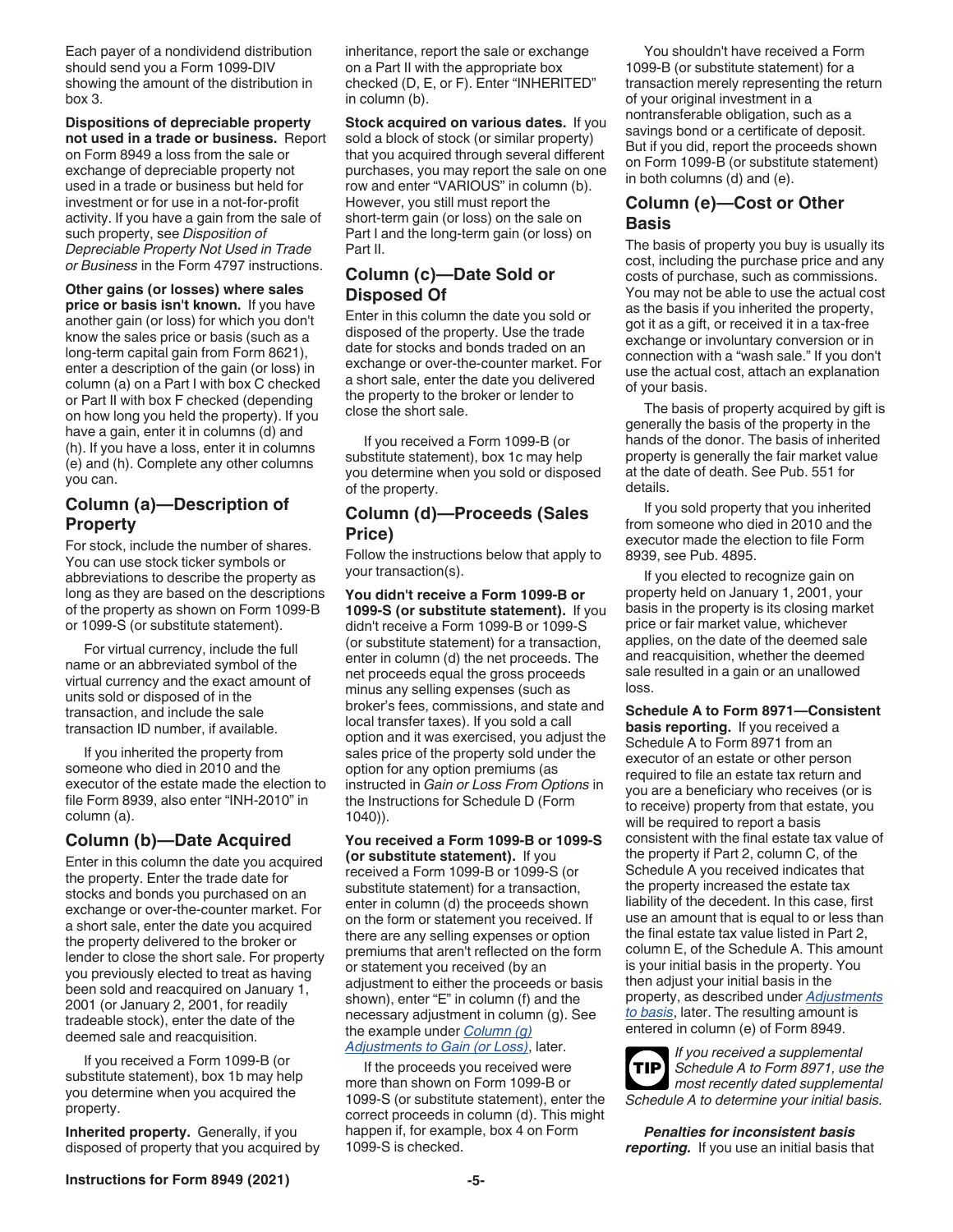is more than the amount listed in Part 2, column E, of the Schedule A to figure your basis in the property and Part 2, column C, of the Schedule A indicates that the property increased the estate tax liability of the decedent, you may be subject to a penalty equal to 20% of any resulting underpayment of tax because the basis reported isn't consistent with the final estate tax value of the property.

For more details, see Pub. 551, Pub. 550, or the Instructions for Form 8971 and Schedule A, available at *[IRS.gov/](https://www.irs.gov/form8971) [Form8971](https://www.irs.gov/form8971)*.

**Adjustments to basis.** Before you can figure any gain (or loss) on a sale, exchange, or other disposition of property, you must usually make certain adjustments (increases and decreases) to the basis of the property. Increase the basis of your property by capital improvements. Decrease it by depreciation, amortization, and depletion. Other adjustments may be necessary for your property. See Pub. 551 for more information.

If you sold shares of stock, adjust your basis in each share, but not below zero, by subtracting all the nondividend distributions allocable to such shares that were received before the sale and that reduced your cost (or other basis) in such shares. Also, adjust your basis for any stock splits. See Pub. 550 for details. See *Form 1099-B* and *How To Complete Form 8949, Columns (f) and (g)*, later, for the adjustment you must make if you received a Form 1099-B (or substitute statement) and the basis shown in box 1e is incorrect.

Increase the cost or other basis of a taxable OID debt instrument by the amount of OID that you have included in gross income for that instrument. See Pub. 550 for details.

Increase the cost or other basis of a tax-exempt OID debt instrument by the amount of tax-exempt OID that accrued on the debt instrument while held by you. See Pub. 550 for details.

If you elect to currently include in income the market discount on a bond, increase the basis of the bond by the market discount that has been included in income for that bond. See Pub. 550 for details.

If you elect to amortize bond premium on a taxable bond, reduce the basis of the bond by any bond premium amortization allowed as either an offset to interest income or as a deduction for that bond. Reduce the basis of a tax-exempt bond by any bond premium amortization for that bond. See Pub. 550 for details.

If a charitable contribution deduction is allowable because of a bargain sale of property to a charitable organization, you

must allocate your basis in the property between the part sold and the part contributed based on the fair market value of each. See Pub. 544 for details.

For compensatory options granted after 2013, the basis information reported to you on Form 1099-B (or substitute statement) won't reflect any amount you included in income upon grant or exercise of the option. Increase your basis by any amount you included in income upon grant or exercise of the option. For compensatory options granted before 2014, any basis information reported to you on Form 1099-B (or substitute statement) may or may not reflect any amount you included in income upon grant or exercise of the option; therefore, the basis may need to be adjusted. If the basis information reported to you on Form 1099-B (or substitute statement) doesn't reflect an amount you included in income upon grant or exercise of the option, increase your basis by the amount you included in income upon grant or exercise of the option. See Pub. 525 for more information.

Solely for purposes of calculating a loss on the sale of the stock of a specified 10%-owned foreign corporation, if a corporate shareholder received an actual or constructive dividend after December 31, 2017, and that dividend qualified for the 100% dividends-received deduction, the shareholder must reduce its basis in the controlled foreign corporation stock in the amount of the dividend received, but not below zero.

**Average basis.** You can use the average basis method to determine the basis of shares of stock if the shares are identical to each other, you acquired them at different prices and left them in an account with a custodian or agent, and either:

• They are shares in a mutual fund (or other regulated investment company);

• They are shares you hold in connection with a dividend reinvestment plan (DRP), and all the shares you hold in connection with the DRP are treated as covered securities (defined below); or

• You acquired them after 2011 in connection with a DRP. Shares are identical if they have the same CUSIP number, except that shares of stock in a DRP aren't identical to shares of stock that aren't in a DRP, even if they have the same CUSIP number. (CUSIP numbers are security identification numbers.)

If you are using the average basis method and received a Form 1099-B (or substitute statement) that shows an incorrect basis, enter "B" in column (f), enter the basis shown on Form 1099-B (or substitute statement) in column (e), and see *How To Complete Form 8949, Columns (f) and (g)*, later. For details on

making the election and figuring average basis, see section 1012, Pub. 550, and Regulations section 1.1012-1(e).

**Form 1099-B.** If the property you sold was a covered security, its basis should be shown in box 1e of the Form 1099-B (or substitute statement) you received from your broker. Generally, a covered security is any of the following.

• Stock you acquired after 2010 (generally after 2011, if in a mutual fund or other regulated investment company, or acquired through a DRP).

• Certain stock held in a mutual fund or in connection with a DRP for which a single-account election is in effect.

• Certain debt instruments you acquired after 2013.

• Certain options, warrants, and stock rights you granted or acquired after 2013.

• A securities future contract you entered into after 2013.

• Variable rate debt instruments acquired after 2015.

• Inflation-indexed debt instruments acquired after 2015.

• Contingent payment debt instruments acquired after 2015.

• Convertible debt instruments acquired after 2015.

• Options on debt instruments with payments denominated in (or determined by reference to) a currency other than the U.S. dollar and granted or acquired after 2015.

• Options issued as part of investment units and granted or acquired after 2015.

For more information on covered securities, see section 6045(g) and Regulations section 1.6045-1.

If box 5 on Form 1099-B (or substitute statement) is checked, the property sold wasn't a covered security.

Enter the basis shown on Form 1099-B (or substitute statement) in column (e). If the basis shown on Form 1099-B (or substitute statement) isn't correct, see *How To Complete Form 8949, Columns (f) and (g)*, later, for the adjustment you must make.

Enter the correct basis of the property in column (e) if:

• No basis is shown on Form 1099-B (or substitute statement), or

• The basis shown wasn't reported to the IRS.

#### **Column (f)—Code**

In order to explain any adjustment to gain (or loss) in column (g), enter the appropriate code(s) in column (f). See *How To Complete Form 8949, Columns (f) and (g)*, later. If more than one code applies, enter all the codes that apply in alphabetical order (for example, "BOQ"). Don't separate the codes by a space or comma.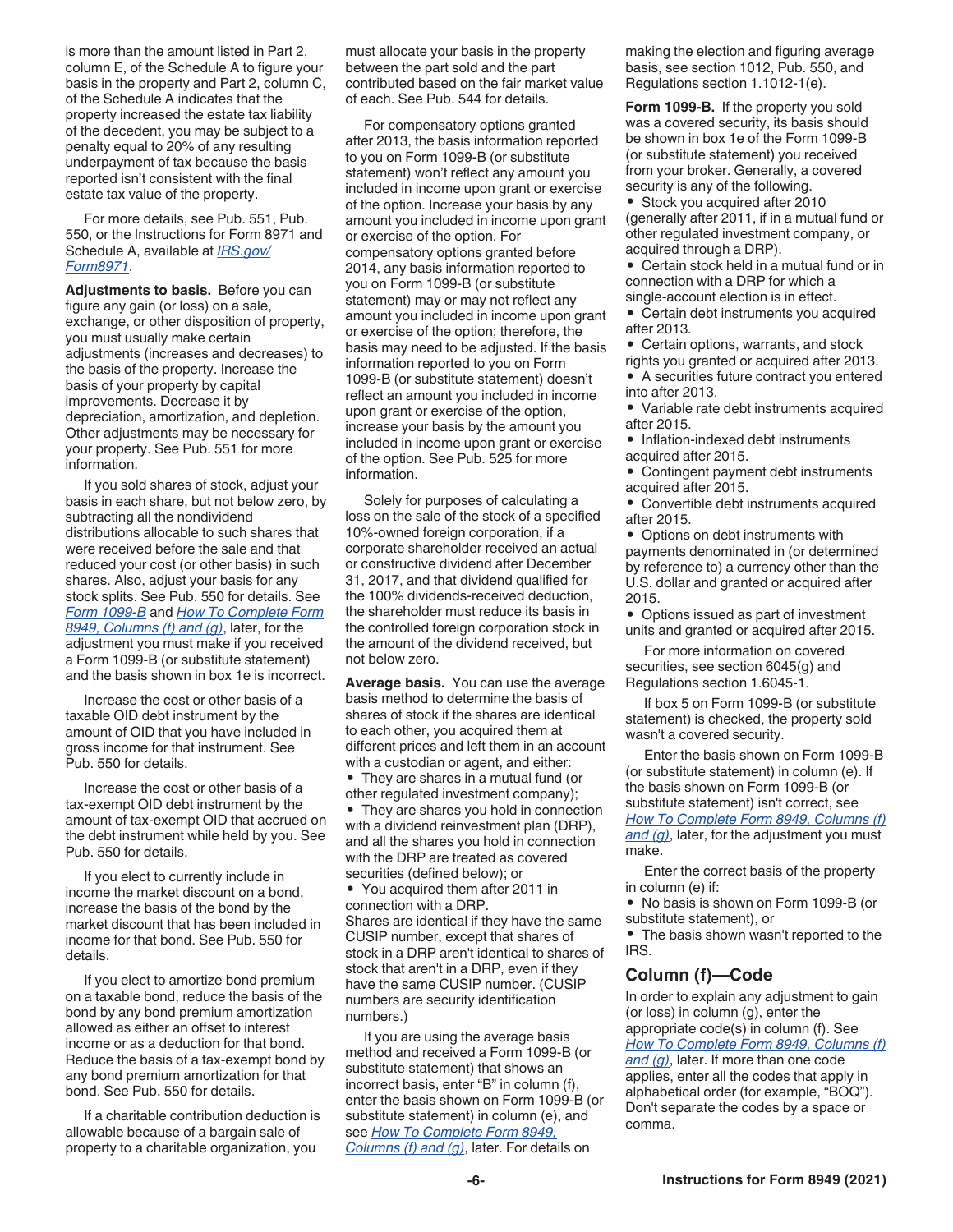#### **Column (g)—Adjustments to Gain (or Loss)**

Enter in this column any necessary adjustments to gain (or loss). Enter negative amounts in parentheses. Also, enter a code in column (f) to explain the adjustment. See *How To Complete Form 8949, Columns (f) and (g)*, later.

**More than one code.** If you entered more than one code in column (f) on the same row, enter the net adjustment in column (g). For example, if one

adjustment is \$5,000 and another is (\$1,000), enter \$4,000 (\$5,000 − \$1,000).

**Example.** You sold your main home in 2021 for \$320,000 and received a Form 1099-S showing the \$320,000 gross proceeds. The home's basis was \$100,000. You had selling expenses of \$20,000 that weren't included on your Form 1099-S. Under the tests described in *Sale of Your Home* in the Instructions for Schedule D (Form 1040), you can exclude the entire \$200,000 gain from income. On Form 8949, Part II, check box F at the top.

Complete columns (a), (b), and (c). Enter \$320,000 in column (d) and \$100,000 in column (e). Enter "EH" in column (f). In column (g), enter \$220,000 (\$20,000 selling expenses + \$200,000 exclusion) as a negative number. Put it in parentheses to show it is negative. In column (h), enter -0- (\$320,000 − \$100,000 − \$220,000). If this is your only transaction on this Part II, enter \$320,000 in column (d) on line 10 of Schedule D (Form 1040), \$100,000 in column (e), (\$220,000) in column (g), and -0- in column (h).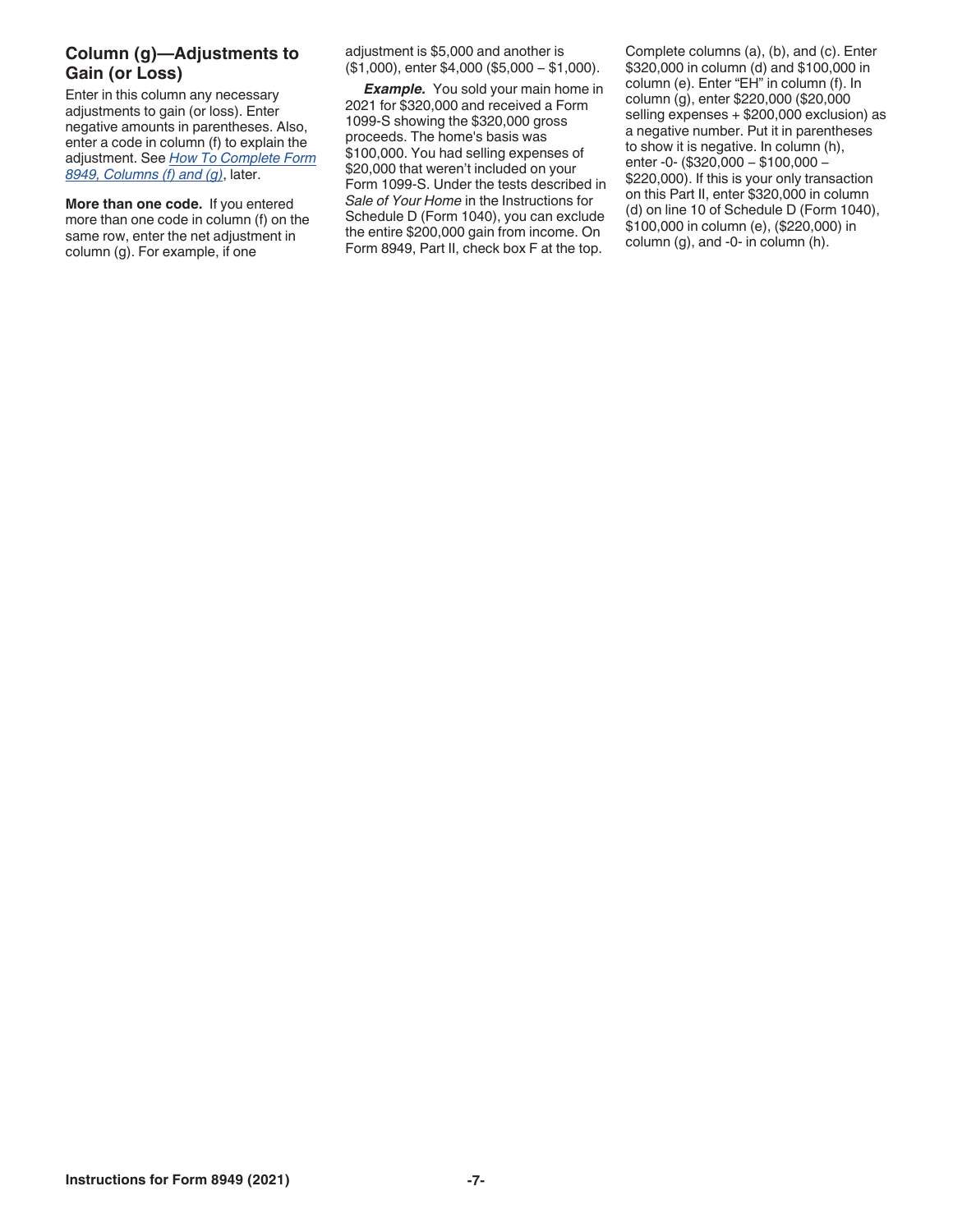#### **How To Complete Form 8949, Columns (f) and (g)**

For most transactions, you don't need to complete columns (f) and (g) and can leave them blank. You may need to complete columns (f) and (g) if you got a Form 1099-B or 1099-S (or substitute statement) that is incorrect, if you are excluding or postponing a capital gain, if you have a disallowed loss, or in certain other situations. Details are in the table below. If you enter more than one code in column (f), see *More than one code* in the instructions for column (g) above.

| IF                                                                                                                                                                                                                                                                                                                                                                                                                                                                                                                                                                                                                   | <b>THEN enter this code</b><br>in column $(f)$ | <b>AND</b>                                                                                                                                                                                                                                                                                                                                                                                                                                                                                                                                                                                                                                                                                                                                                                                                  |
|----------------------------------------------------------------------------------------------------------------------------------------------------------------------------------------------------------------------------------------------------------------------------------------------------------------------------------------------------------------------------------------------------------------------------------------------------------------------------------------------------------------------------------------------------------------------------------------------------------------------|------------------------------------------------|-------------------------------------------------------------------------------------------------------------------------------------------------------------------------------------------------------------------------------------------------------------------------------------------------------------------------------------------------------------------------------------------------------------------------------------------------------------------------------------------------------------------------------------------------------------------------------------------------------------------------------------------------------------------------------------------------------------------------------------------------------------------------------------------------------------|
| You received a Form 1099-B (or substitute<br>statement) and the basis shown in box 1e is<br>incorrect                                                                                                                                                                                                                                                                                                                                                                                                                                                                                                                | $\sf B$                                        | • If this transaction is reported on a Part I with box B<br>checked at the top or if this transaction is reported on a<br>Part II with box E checked at the top, enter the correct<br>basis in column (e), and enter -0- in column (g).<br>• If this transaction is reported on a Part I with box A<br>checked at the top or if this transaction is reported on a<br>Part II with box D checked at the top, enter the basis shown<br>on Form 1099-B (or substitute statement) in column (e),<br>even though that basis is incorrect. Correct the error by<br>entering an adjustment in column (g). To figure the<br>adjustment needed, see the Worksheet for Basis<br>Adjustments in Column (g), later. Also, see<br>Example 4-Adjustment for incorrect basis in the<br>instructions for column (h), later. |
| You received a Form 1099-B (or substitute<br>statement) and the type of gain (or loss)<br>shown in box 2 is incorrect<br>TIP<br>If you received a Form 1099-B<br>(or substitute statement) with the Ordinary<br>box in box 2 checked and the security is a<br>taxable contingent payment debt instrument<br>subject to the noncontingent bond method,<br>enter code "O" for the transaction in column<br>(f) of the appropriate part of Form 8949 and<br>complete the Worksheet for Contingent<br><b>Payment Debt Instrument Adjustment in</b><br>Column (g), later, to figure the amount to<br>enter in column (g). | Τ                                              | Report the transaction on the correct part of Form 8949,<br>and enter -0- in column (g) on that part of the form if there<br>are no adjustments needed for the transaction.                                                                                                                                                                                                                                                                                                                                                                                                                                                                                                                                                                                                                                 |
| You received a Form 1099-B or 1099-S (or<br>substitute statement) as a nominee for the<br>actual owner of the property                                                                                                                                                                                                                                                                                                                                                                                                                                                                                               | N                                              | Report the transaction on Form 8949 as you would if you<br>were the actual owner, but also enter any resulting gain as<br>a negative adjustment (in parentheses) in column (g) or<br>any resulting loss as a positive adjustment in column (g).<br>As a result of this adjustment, the amount in column (h)<br>should be zero. However, if you received capital gain<br>distributions as a nominee, report them instead, as<br>described under Capital Gain Distributions in the<br>Instructions for Schedule D (Form 1040).                                                                                                                                                                                                                                                                                |
| You sold or exchanged your main home at<br>a gain, must report the sale or exchange on<br>Part II of Form 8949 (as explained in Sale of<br>Your Home in the Instructions for<br>Schedule D (Form 1040)), and can exclude<br>some or all of the gain                                                                                                                                                                                                                                                                                                                                                                  | H                                              | Report the sale or exchange on Form 8949 as you would if<br>you weren't taking the exclusion. Then enter the amount of<br>excluded (nontaxable) gain as a negative number (in<br>parentheses) in column (g). See the example in the<br>instructions for column (g).                                                                                                                                                                                                                                                                                                                                                                                                                                                                                                                                         |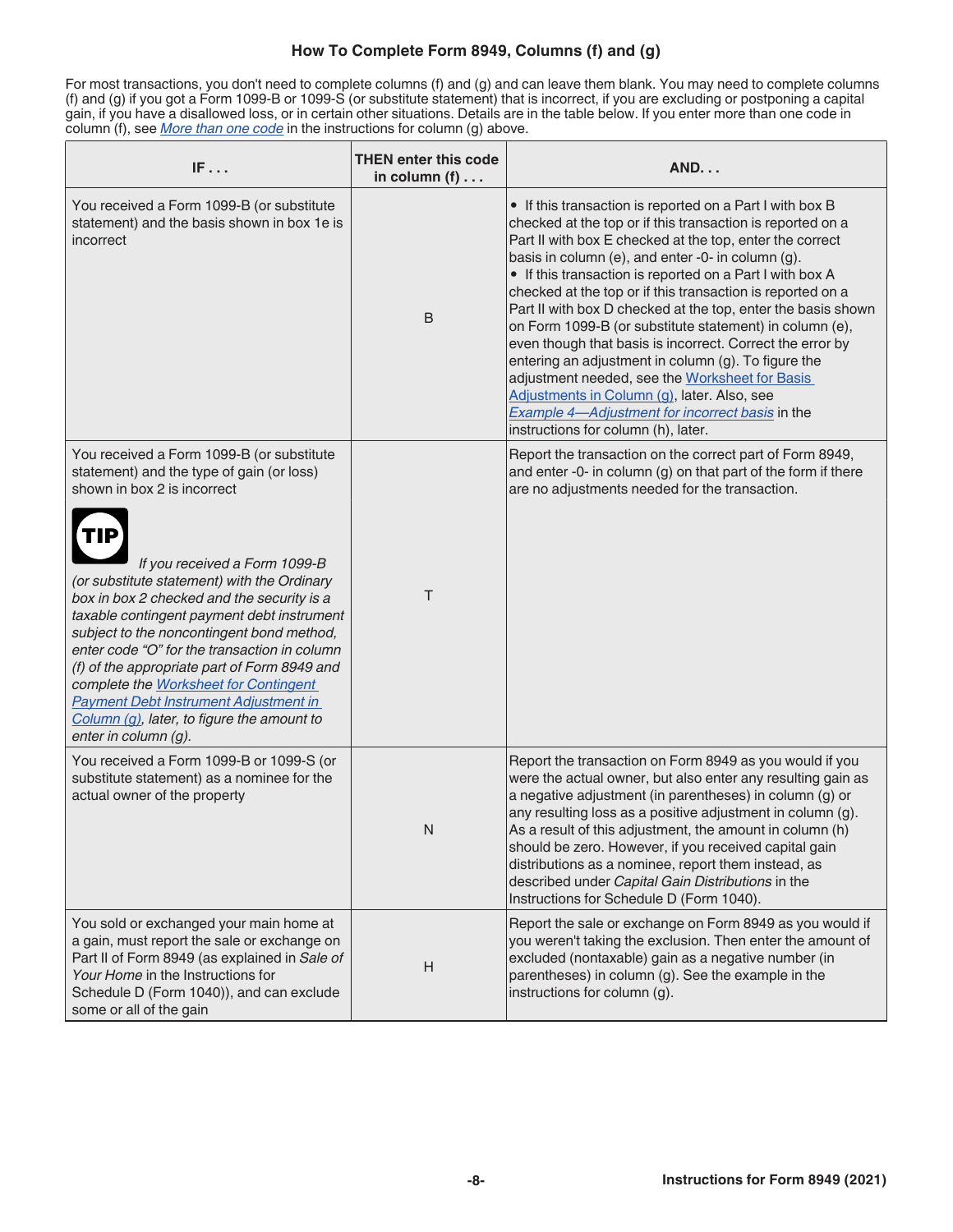| IF                                                                                                                                                                                                 | <b>THEN enter this code</b><br>in column $(f)$ | <b>AND</b>                                                                                                                                                                                                                                                                                                                                                                                                                                                                                                                                                                                                                                                                                                                                                                                                                                              |
|----------------------------------------------------------------------------------------------------------------------------------------------------------------------------------------------------|------------------------------------------------|---------------------------------------------------------------------------------------------------------------------------------------------------------------------------------------------------------------------------------------------------------------------------------------------------------------------------------------------------------------------------------------------------------------------------------------------------------------------------------------------------------------------------------------------------------------------------------------------------------------------------------------------------------------------------------------------------------------------------------------------------------------------------------------------------------------------------------------------------------|
| You received a Form 1099-B showing<br>accrued market discount in box 1f                                                                                                                            | D                                              | Use the Worksheet for Accrued Market Discount<br>Adjustment in Column (g), later, to figure the amount to<br>enter in column (g). However:<br>• If you received a partial payment of principal on a bond,<br>don't use the worksheet. Instead, enter the smaller of the<br>accrued market discount or your proceeds in column (g).<br>Also, report it as interest on your tax return.<br>• If you chose to include market discount in income<br>currently, enter -0- in column (g). Before figuring your gain<br>(or loss), increase your basis in the bond by the market<br>discount you have included in income for all years. See the<br>instructions for code B above.<br>If the disposition of a market discount bond results in a loss<br>subject to the wash sale rules, enter W in column (f) and<br>follow the instructions for code W below.  |
| You sold or exchanged qualified small<br>business stock and can exclude part of the<br>gain                                                                                                        | Q                                              | Report the sale or exchange on Form 8949 as you would if<br>you weren't taking the exclusion and enter the amount of<br>the exclusion as a negative number (in parentheses) in<br>column (g). However, if the transaction is reported as an<br>installment sale, see Gain from an installment sale of QSB<br>stock in the Instructions for Schedule D (Form 1040).                                                                                                                                                                                                                                                                                                                                                                                                                                                                                      |
| You can exclude all or part of your gain<br>under the rules explained in the Schedule D<br>instructions for DC Zone assets or qualified<br>community assets                                        | $\mathsf X$                                    | Report the sale or exchange on Form 8949 as you would if<br>you weren't taking the exclusion. Then enter the amount of<br>the exclusion as a negative number (in parentheses) in<br>column (g).                                                                                                                                                                                                                                                                                                                                                                                                                                                                                                                                                                                                                                                         |
| You are electing to postpone all or part of<br>your gain under the rules explained in the<br>Schedule D instructions for any rollover of<br>gain (for example, rollover of gain from QSB<br>stock) | $\mathsf{R}$                                   | Report the sale or exchange on Form 8949 as you would if<br>you weren't making the election. Then enter the amount of<br>postponed gain as a negative number (in parentheses) in<br>column (g).                                                                                                                                                                                                                                                                                                                                                                                                                                                                                                                                                                                                                                                         |
| You have a nondeductible loss from a wash<br>sale                                                                                                                                                  | W                                              | Report the sale or exchange on Form 8949 and enter the<br>amount of the nondeductible loss as a positive number in<br>column (g). See the Schedule D instructions for more<br>information about wash sales generally and Pub. 550 for<br>more information on wash sales involving substantially<br>similar stock or securities. If you received a Form 1099-B<br>(or substitute statement) and the amount of nondeductible<br>wash sale loss shown in box 1g is incorrect, enter the<br>correct amount of the nondeductible loss as a positive<br>number in column (g). If the amount of the nondeductible<br>loss is less than the amount shown on Form 1099-B (or<br>substitute statement), attach a statement explaining the<br>difference. If no part of the loss is a nondeductible loss<br>from a wash sale transaction, enter -0- in column (g). |
| You have a nondeductible loss other than a<br>loss indicated by code W                                                                                                                             |                                                | Report the sale or exchange on Form 8949 and enter the<br>amount of the nondeductible loss as a positive number in<br>column (g). See Nondeductible Losses in the Instructions<br>for Schedule D (Form 1040).                                                                                                                                                                                                                                                                                                                                                                                                                                                                                                                                                                                                                                           |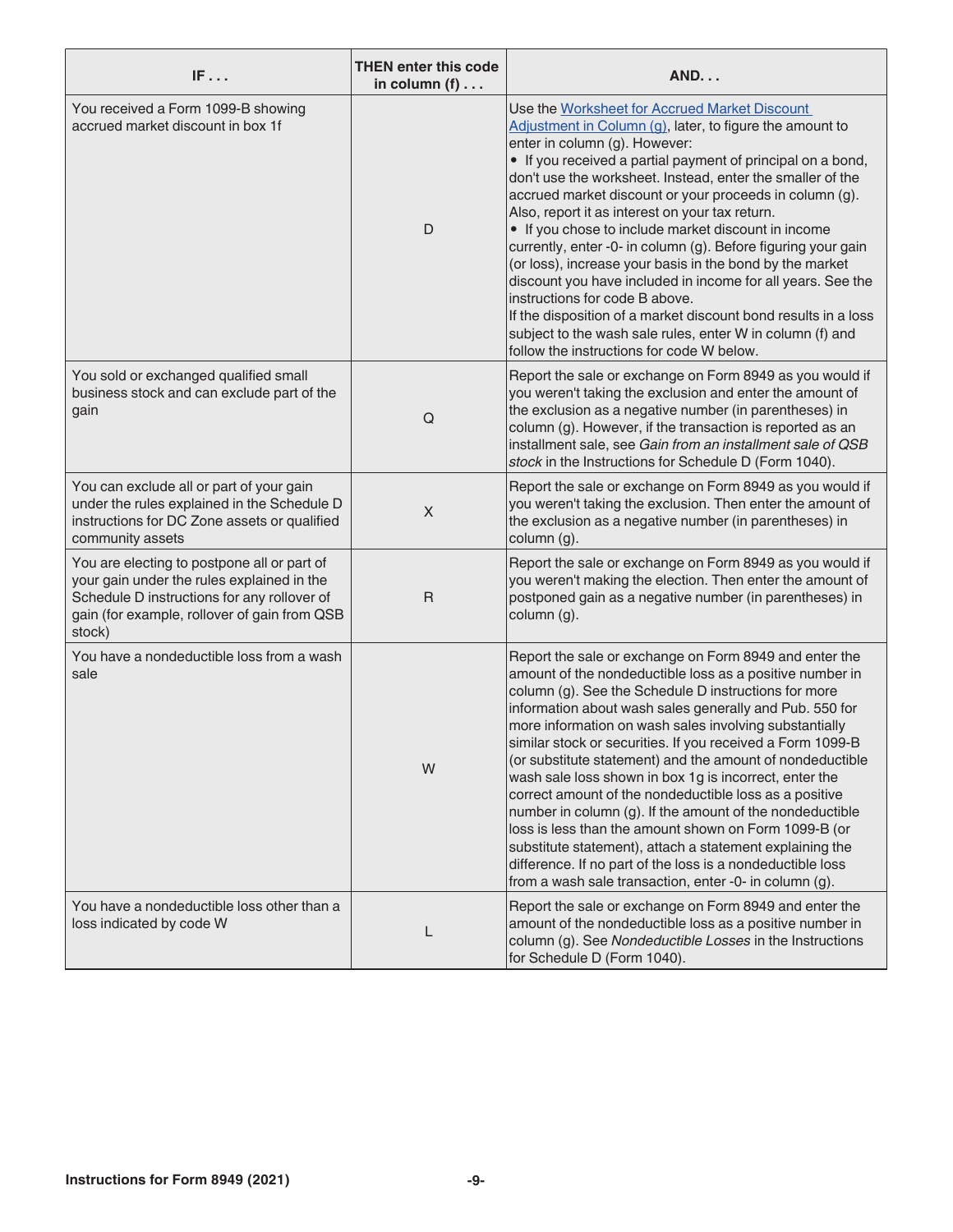| IF                                                                                                                                                                                                                                                                                      | <b>THEN enter this code</b><br>in column $(f)$ | <b>AND</b>                                                                                                                                                                                                                                                                                                                                                                                                                                                                                                                                                                                                                                                 |
|-----------------------------------------------------------------------------------------------------------------------------------------------------------------------------------------------------------------------------------------------------------------------------------------|------------------------------------------------|------------------------------------------------------------------------------------------------------------------------------------------------------------------------------------------------------------------------------------------------------------------------------------------------------------------------------------------------------------------------------------------------------------------------------------------------------------------------------------------------------------------------------------------------------------------------------------------------------------------------------------------------------------|
| You received a Form 1099-B or 1099-S (or<br>substitute statement) for a transaction and<br>there are selling expenses or option<br>premiums that aren't reflected on the form<br>or statement by an adjustment to either the<br>proceeds or basis shown                                 | E                                              | Enter in column (d) the proceeds shown on the form or<br>statement you received. Enter in column (e) any cost or<br>other basis shown on Form 1099-B (or substitute<br>statement). In column (g), enter as a negative number (in<br>parentheses) any selling expenses and option premium<br>that you paid (and that aren't reflected on the form or<br>statement you received) and enter as a positive number<br>any option premium that you received (and that isn't<br>reflected on the form or statement you received). For more<br>information about option premiums, see Gain or Loss From<br>Options in the Instructions for Schedule D (Form 1040). |
| You had a loss from the sale, exchange, or<br>worthlessness of small business (section<br>1244) stock and the total loss is more than<br>the maximum amount that can be treated as<br>an ordinary loss                                                                                  | S                                              | See Small Business (Section 1244) Stock in the<br>Schedule D (Form 1040) instructions.                                                                                                                                                                                                                                                                                                                                                                                                                                                                                                                                                                     |
| You disposed of collectibles (see the<br>Schedule D instructions)                                                                                                                                                                                                                       | $\mathsf{C}$                                   | Enter -0- in column (g). Report the disposition on Form<br>8949 as you would report any sale or exchange.                                                                                                                                                                                                                                                                                                                                                                                                                                                                                                                                                  |
| You report multiple transactions on a single<br>row, as described in Exception 2 or Special<br>provision for certain corporations,<br>partnerships, securities dealers, and other<br>qualified entities under Exceptions to<br>reporting each transaction on a separate<br>row, earlier | M                                              | See <b>Exception 2</b> and <b>Special provision for certain</b><br>corporations, partnerships, securities dealers, and other<br>qualified entities under Exceptions to reporting each<br>transaction on a separate row, earlier. Enter -0- in column<br>(g) unless an adjustment is required because of another<br>code.                                                                                                                                                                                                                                                                                                                                   |
| You have an adjustment not explained<br>earlier in this column                                                                                                                                                                                                                          | $\circ$                                        | Enter the appropriate adjustment amount in column (g).<br>See the instructions for column (g).                                                                                                                                                                                                                                                                                                                                                                                                                                                                                                                                                             |
| You are electing to postpone all or part of<br>your gain under the rules explained in the<br>Schedule D instructions for investments in<br>QOFs                                                                                                                                         | Z                                              | See How To Report an Election To Defer Tax on Eligible<br>Gain Invested in a QOF, later.                                                                                                                                                                                                                                                                                                                                                                                                                                                                                                                                                                   |
| You are reporting your gain from a QOF<br>investment that you deferred in a prior tax<br>year                                                                                                                                                                                           | Y                                              | See How To Report Gain Previously Deferred in a QOF<br>Investment, later.                                                                                                                                                                                                                                                                                                                                                                                                                                                                                                                                                                                  |
| None of the other statements in this column<br>apply                                                                                                                                                                                                                                    | Leave columns (f) and (g) blank.               |                                                                                                                                                                                                                                                                                                                                                                                                                                                                                                                                                                                                                                                            |

#### **Column (h)—Gain (or Loss)**

Figure gain (or loss) on each row. First, subtract the cost or other basis in column (e) from the proceeds (sales price) in column (d). Then take into account any adjustments in column (g). Enter the gain (or loss) in column (h). Enter negative amounts in parentheses.

*Example 1—Gain.* Column (d) is \$6,000 and column (e) is \$2,000. Enter \$4,000 in column (h).

*Example 2—Loss.* Column (d) is \$6,000 and column (e) is \$8,000. Enter (\$2,000) in column (h).

*Example 3—Adjustment.* Column (d) is \$6,000, column (e) is \$2,000, and column (g) is (\$1,000). Enter \$3,000 in column (h).

*Example 4—Adjustment for incorrect basis.* You sold stock for \$1,000. You had owned the stock for 3 months. Your correct basis for the stock is \$100, but you receive a Form 1099-B that shows your basis is \$900 and shows your broker reported that basis to the IRS. Enter \$900 on line 1 of the Worksheet for Basis Adjustments in Column (g), later. Enter \$100 on line 2 of the worksheet. Since line 1 is larger than line 2, leave line 3 blank and enter \$800 (\$900 − \$100) as a positive number on line 4. Also, enter \$800 in column (g) of a Part I with box A checked at the top. Enter "B" in column (f). Enter \$1,000 in column (d) and \$900 in column (e). To figure your gain (or loss), subtract \$900 from \$1,000. Combine the result, \$100, with the \$800 adjustment in column (g). Your gain is \$900 (\$100 + \$800). Enter \$900 in column (h).

*Example 5—Virtual currency.* You purchased one unit of virtual currency A on June 1, 2018, for \$1,000. On June 1, 2021, you use a platform for trading virtual currency to exchange your unit of virtual currency A for one unit of virtual currency B with a fair market value of \$3,000. You must report a long-term capital gain of \$2,000.

*Example 6—Virtual currency.* You are a self-employed attorney who performs legal services for a client. The client gives you one unit of virtual currency A as payment for services. At the time of the payment, the fair market value of one unit of virtual currency A is \$10,000. You report \$10,000 in self-employment income (the fair market value of one unit of currency A). Two months later, when the fair market value of one unit of currency A is \$12,000 you decide to sell it. You must report a short-term capital gain of \$2,000, which is the difference between the sales price (\$12,000) and your basis in one unit of currency A (\$10,000).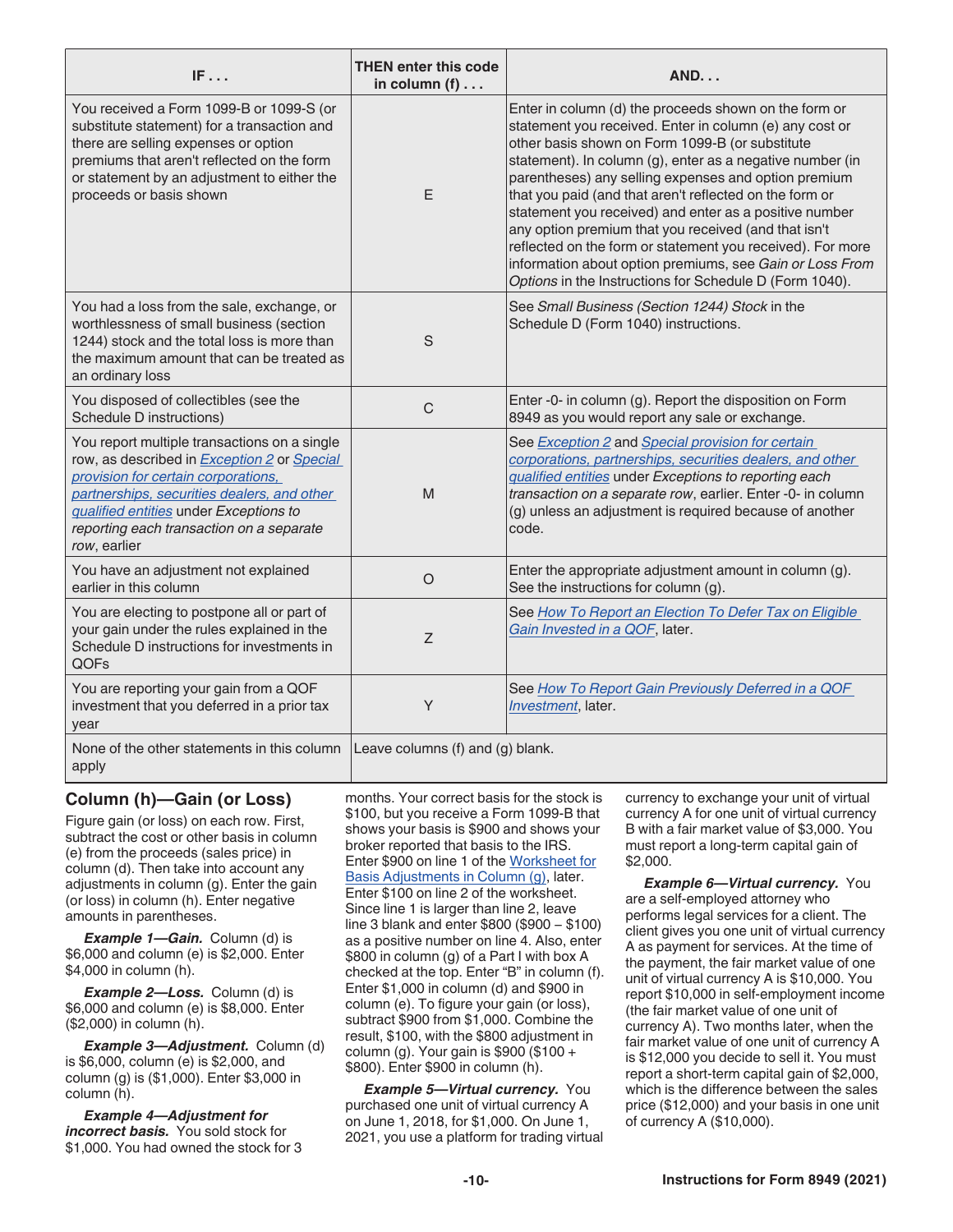#### **How To Report an Election To Defer Tax on Eligible Gain Invested in a Qualified Opportunity Fund (QOF)**



*For more information on QOFs see Pub. 544.*

If you elect to defer tax on an eligible gain by investing in a QOF, report the eligible gain on the form and in the manner otherwise instructed. For example, individual taxpayers would report gain from the sale of stock on Form 8949 and Schedule D (Form 1040). If the gain is reported on Form 8949, do not make any adjustments for the deferral in column (g).

Report the deferral of the eligible gain on its own row of Form 8949 in Part I with box C checked or Part II with box F checked (depending on whether the gain being deferred is short term or long term). If you made multiple investments in different QOFs or in the same QOF on different dates, use a separate row for each investment. If you invested eligible gains of the same character (but from different transactions) on the same date into the same QOF, you can group those investments on the same row. In column (a), enter only the EIN of the QOF into which you invested. In column (b), enter the date you invested in the QOF. Leave columns (c), (d), and (e) blank. Enter code "Z" in column (f) and the amount of the deferred gain as a negative number (in parentheses) in column (g).

Your investment in a QOF can be used to defer only long-term gain, only short-term gain, or a combination of both short-term and long-term gain. You do not need to trace or allocate the funds invested in a QOF to the specific gain being deferred, but the investment in the QOF must have occurred within the

180-day period beginning on the date the deferred gain was realized. If you realized both short-term and long-term gains during the 180-day period, you can choose how much of each gain to defer by reporting the deferral in Part I or Part II, as applicable. The character of the eligible gain will survive the investment in the QOF. When you recognize the eligible gain (either when you sell or exchange or otherwise dispose of your investment in the QOF or December 31, 2026, whichever is earlier), the gain you recognize will be the same character as the gain you deferred.

*The 180-day period to invest eligible gains into a QOF was extended until June 30, 2021, if the last day of the 180-day investment period falls on or after April 1, 2020, and before June 30, 2021. See Notice 2021-10 for more information.* **TIP**

| If you are attaching multiple Forms     |
|-----------------------------------------|
| $TIP$ 8949 to your return, attach the   |
| Form(s) 8949 that lists code " $Z$ " in |
| column (f) first.                       |

*If you elect to defer tax on an eligible gain by investing in a QOF, you will also need to complete Form 8997. See the Instructions for Form 8997 for more information.* **TIP**

#### **How To Report Eligible Gains From IRC Section 1231 Property**

Taxpayers deferring eligible gains from IRC section 1231 property, including gains from installment sales and like-kind exchanges, by investing in a QOF must report the deferral election on Form 8949 in the tax year of the deferral. Likewise, taxpayers selling or exchanging a QOF

investment must report the inclusion of the eligible gain on Form 8949.

**Reporting the deferral election.** Each QOF investment of IRC section 1231 gains will use two separate rows in Part I (short-term transactions) or Part II (long-term transactions), as applicable, of Form 8949.

• For the first row, in column (a), write "QOF INVESTMENT FROM FORM 4797." Leave columns (b) through (g) blank. In column (h), report the amount of the QOF investment from Form 4797 as a positive number. For example, if (\$75,000) was reported in column (g) of Form 4797, report \$75,000 in column (h) of Form 8949.

• For the second row, in column (a), enter only the EIN of the QOF investment. In column (b), enter the date of the QOF investment. Leave columns (c), (d), and (e) blank. Enter code "Z" in column (f) and the amount of the deferred gain as a negative number (in parentheses) in column (g).

**Reporting the inclusion.** Each inclusion will use two separate rows in Part I or Part II, as applicable.

• For the first row, in column (a), write "QOF INCLUSION EVENT FROM SECTION 1231 GAINS." Leave columns (b) through (g) blank. In column (h), report the amount of the included section 1231 gains from Form 4797 as a negative number (in parentheses). For example, if \$75,000 was reported in column (g) of Form 4797, report (\$75,000) in column (h) of Form 8949.

• For the second row, enter the EIN of the QOF investment in column (a). Complete columns (b), (c), (d), and (e). Enter code "Y" in column (f), and in column (g) enter the amount of previously deferred gain as a positive number.

#### **Worksheet for Basis Adjustments in Column (g)**

|  | Keep for Your Records |  |
|--|-----------------------|--|

If the basis shown on Form 1099-B (or substitute statement) isn't correct, do the following.

• If the basis wasn't reported to the IRS, enter the correct basis in column (e) and enter -0- in column (g) (unless you must make an adjustment for some other reason). You don't need to complete this worksheet.

• If the basis was reported to the IRS, enter the reported basis shown on Form 1099-B (or substitute statement) in column (e) and use this worksheet to figure the adjustment to include in column (g).

| 1. Enter the cost or other basis shown on Form 1099-B (or substitute statement) $\ldots \ldots \ldots \ldots \ldots \ldots \ldots \ldots \ldots$                                                                               |  |
|--------------------------------------------------------------------------------------------------------------------------------------------------------------------------------------------------------------------------------|--|
| 2. Enter the correct cost or other basis enterstanding to the content of the content of the correct cost or other basis enterstanding to the correct cost or other basis enterstanding to the content of the content of the co |  |
| 3. If line 1 is larger than line 2, leave this line blank and go to line 4. If line 2 is larger than line 1, subtract line 1 from line 2. Enter the                                                                            |  |
| 4. If line 1 is larger than line 2, subtract line 2 from line 1. Enter the result here and in column (g) as a positive number $\ldots \ldots$                                                                                  |  |